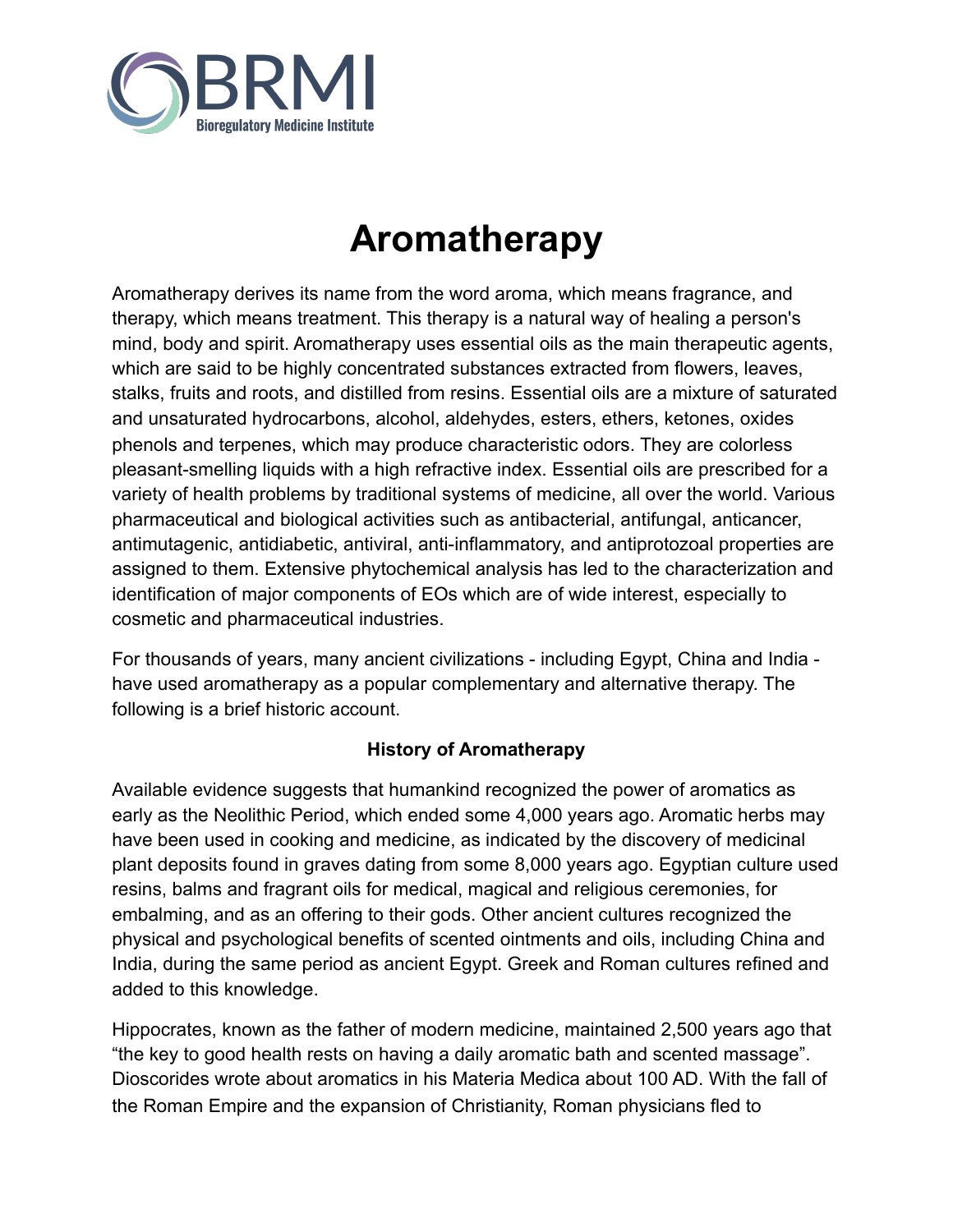Constantinople with the books of Galen, Dioscorides and Hippocrates. These were translated into Persian and Arabic and passed into the Arab world. Most aromatic oils used (prior to about 1600 AD) were not distilled, as we know today, but were produced by macerating plants in hot vegetable oils or more commonly in animal fats. Distillation of some sort is an age-old process, which may have begun as early as 2000 BC. This suggests that the Arabs revived or improved upon the process that had been known but perhaps little used for over 4,000 years.

Between the 7th and the 13th centuries, Alchemist Arabic philosophers devoted themselves to the old hermetic art of alchemy, the purification and concentration of spiritual forces. Reviving the use of aromatics in medicine and perfumery, they perfected the techniques. Alchemists optimistically searching for the "elixir of life" and "the philosophers' stone" made many chemical discoveries.

### **16th Century**

By the 16th century, the printing press made possible the spread of aromatic and herbal knowledge, resulting in many herbal books; moreover, "waters" and "chemical oils" could be bought from the local Apothecaries' shops. A German physician, Hieronymus Braunschweig, wrote several books on essential oil distillation. In 1597, he referenced 25 essential oils included rosemary, lavender, clove, cinnamon, myrrh and nutmeg.

By the beginning of the 17th century, with the isolation of Artemisia, bergamot, cajaput, chervil, cypress, mustard, orange-flower, pine, savin, thuja and valerian along with others, most of the useful essentials of Europe and the Near East had been discovered. The 17th and 18th centuries saw the beginnings of the common use of essential oils and aromatics for health. During the great plague of Toulouse (1628-1631), a formula was revealed by four thieves caught red-handed. Thus began the story of the origin of the "Four Thieves Vinegar" which used herbs and spices in vinegar. The next few centuries saw the medicinal properties and applications of essential oils analyzed and recorded. These included such oils as cedar, cinnamon, frankincense, juniper, rose, rosemary, lavender, sage, Artemisia, cajaput, chervil, orange flower, valerian and pine.

With the arrival of technical chemistry and modern science in the 1800s, the scientific revolution of the early 19th century began, and aromatics were investigated more scientifically; attempts were made to control the adulteration of essential oils from the 18th century onwards. This science revolution had two important effects on the study of essential oils : (1) By 1887, we saw the first recorded laboratory tests on the antibacterial properties of essential oils - thus spurring natural practitioners and herbalists to continue to use essential oils widely in herbal preparations. But (2) the mainstream medical profession became firmly fixed on isolating the active principles of natural substances and producing chemicals as drugs, which remains today.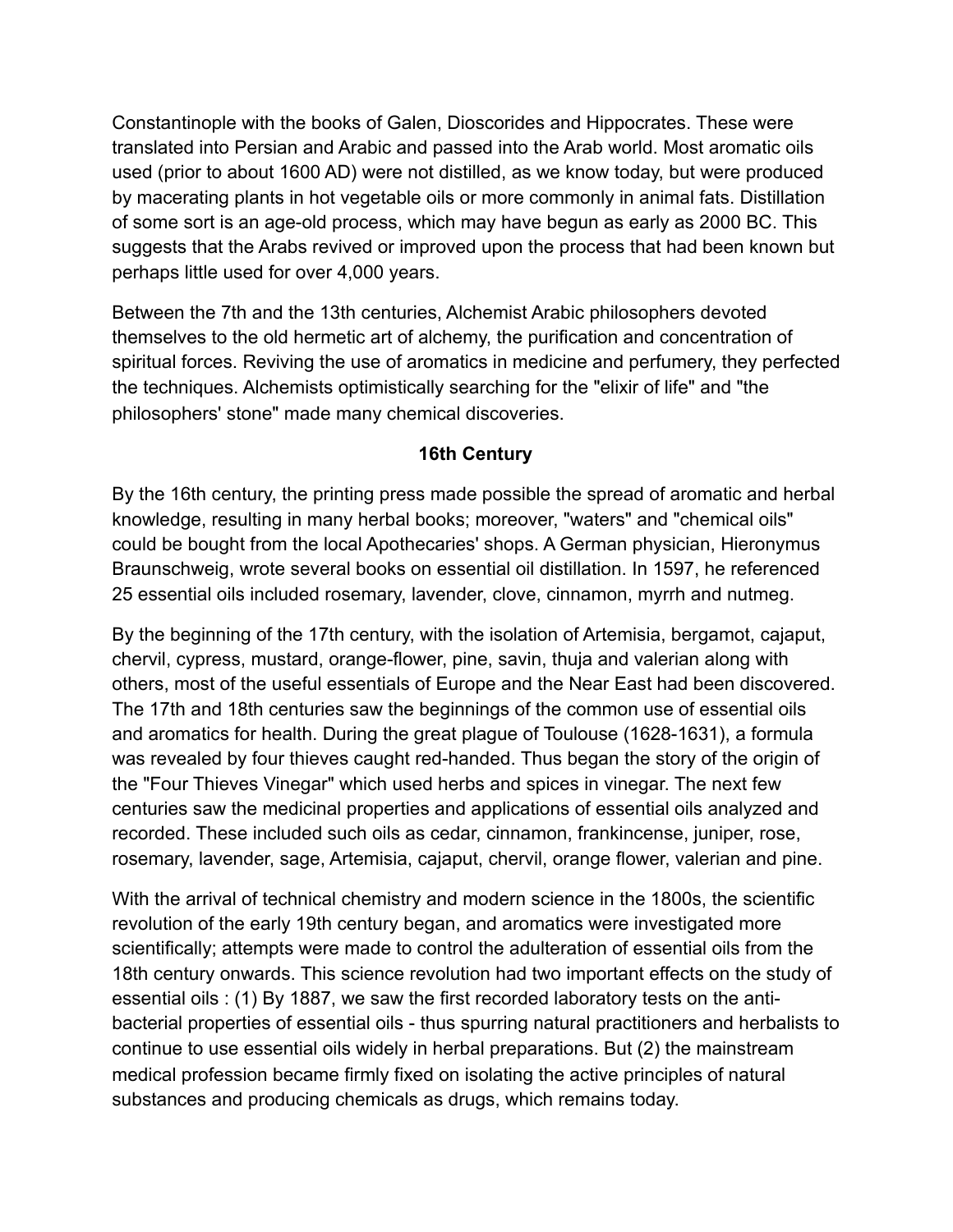As research on essential oils continued, Drs. Gatti and Cajola, (Italy, 1923) published "The Action of Essences on the Nervous System", explaining how odors influence mood and emotion and defining two opposing states of anxiety and depression. They demonstrated that, by reflex action, the sense of smell influences the function of the central nervous system. Their work also included information on medicinal and skin care properties. Paolo Rovesti (1973), Professor and Research Director of the Instituto Derivati Vegetali, Milan University, Italy, showed antiseptic properties and psychological properties (stimulant/sedative). Citrus (bergamot) was first clinically proven to be beneficial to anxiety and depression.

In 1928, the French perfumer and cosmetic chemist Rene M. Gattefosse, was researching the cosmetic uses of essential oils. He was badly burnt in an explosion and began to use lavender when the wound was not healing; he was surprised when the skin healed at a phenomenal rate with no sign of infection or scar. He published his book *Aromatherapie* showing the use of essential oils as antiseptic, antibacterial skincare and coined the term "Aromatherapy". In an article, he said: "The French cosmetic chemists are concerned that the natural complexes should be utilized as complete building units in the instance without being broken up. Dermatological therapy would, thus, develop into "Aromatherapy" or a therapy employing aromatics in a sphere of research opening enormous vistas to those who have started exploring it".

Jean Valnet, a French doctor and researcher/scientist, had a background in using herbs therapeutically and began using essential oils for treating patients during his time in French colonial Vietnam. He realized the potential of essential oils as part of treatment for specific medical and psychiatric disorders and by 1954, had established doses; the results were published in the book Practice of Aromatherapy (1964). This became our first materia aromatica of recent times and was a consolidation and expansion of the therapeutic applications of essential oils. He not only re-integrated essential oils as treatment into herbal medicine, but also brought essential oils full circle back to the way they were originally used during the Renaissance. Considered the father of modern essential oil medicine, his students include Belaiche, Lapraz, Durafourd, Penoel, and Mailhebiau. They have continued to develop his approach from the 1960s to the present day.

Marguerite Maury, a nurse and surgical assistant with an interest in biochemistry, explored the therapeutic use of oils in the 1940s and wrote The Secret of Life and Youth. She combined essential oils and massage, producing a medico-cosmetic therapy. She conceived the notion for the "individual prescription" (or IP), which is a blend to operate on physical/psychological/spiritual levels, to normalize the unbalanced functions of the whole person. In describing the effect of essential oils on the psyche, she said: "But of the greatest interest is the effect of fragrance on the psychic and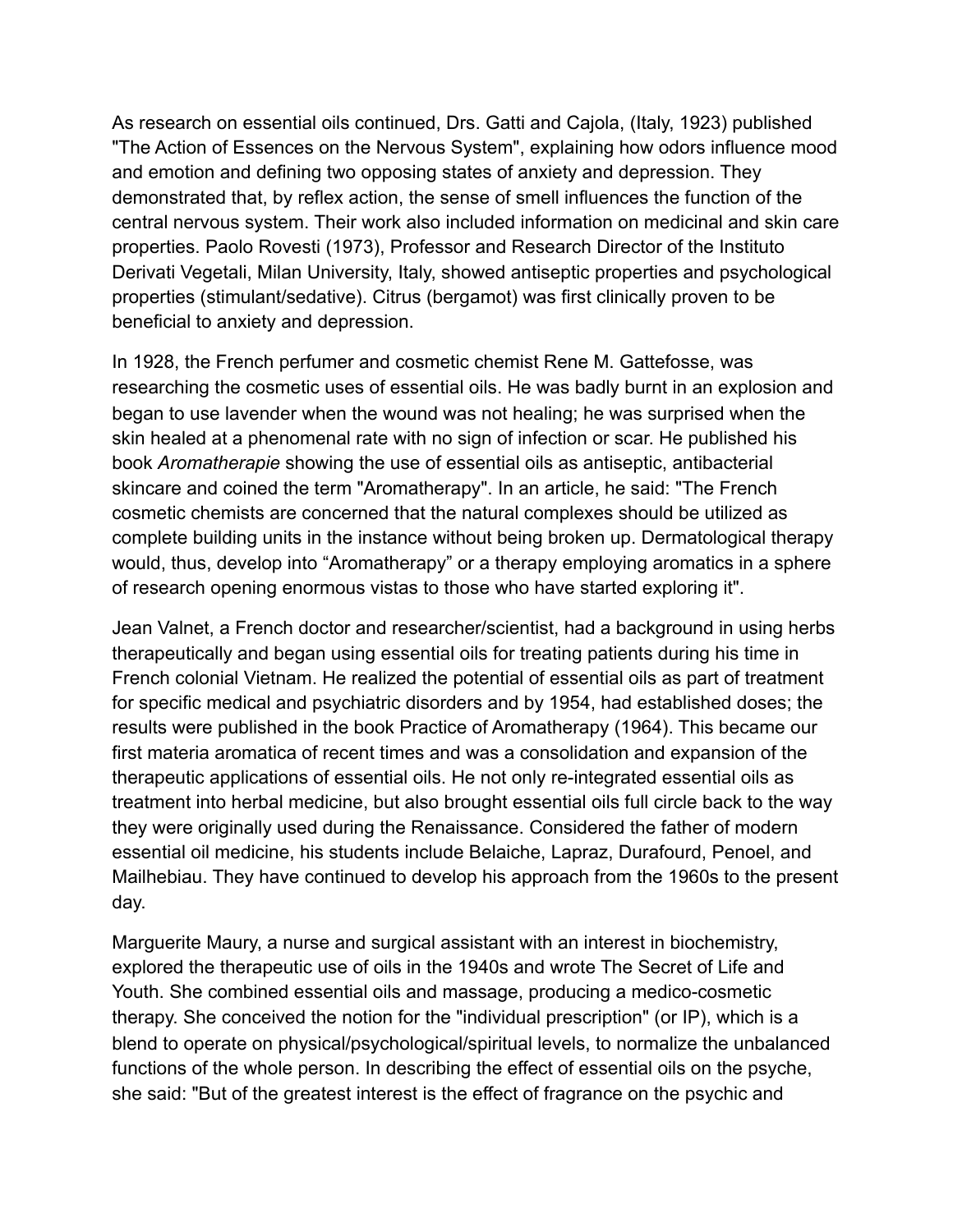mental state of the individual. Powers of perception become clearer and more acute and there is a feeling of having, to a certain extent, outstripped events. They are seen more objectively and therefore in truer perspective." (ii) Maury is responsible for the type of non-medical aromatherapy that developed in England in the 1950s. Madeline Arcier carried on Maury's work, operating a clinic and school in London. Danielle Ryman, a student, is responsible for the reprinting of Maury's book. Robert Tisserand, a massage therapist from the UK, influenced by both Valnet and Maury, wrote the very first aromatherapy book in English in 1977 entitled, "The Art of Aromatherapy". This book became the inspiration and reference for virtually every future author on the subject for almost two decades. This holistic approach is the foundation of what is globally generally called "aromatherapy".

## **Physiological Mechanisms**

For centuries, the essential oils have found their importance as a fragrance with a curative potential on the body, mind and spirit. These aroma molecules are very potent organic plant chemicals that make the surroundings free from disease, bacteria, virus and fungus. Their versatile character of antibacterial, antiviral, anti-inflammatory nature along with immune booster body with hormonal, glandular, emotional, circulatory, calming effect, memory and alertness enhancer, is well documented by many scientists. The stimulation properties of these oils lay in their structure, which closely resembles actual hormones. The mechanism of their action involves integration of essential oils into a biological signal of the receptor cells in the nose when inhaled. The signal is transmitted to the limbic and hypothalamus parts of the brain via the olfactory bulb. These signals cause the brain to release neuro-messengers such as serotonin, endorphin *etc*., to link our nervous and other body systems, assuring a desired change and to provide a feeling of relief. Serotonin, endorphin and noradrenalin are released from calming oil, euphoric, and stimulating oil, respectively, to give the expected effect on mind and body.

### **Some Plants Used in Aromatherapy**

Many plants have been used in aromatherapy due to the presence of essential or volatile oils in different parts of the plant - including the flowers, barks, stems, leaves, roots, fruits, etc. Some of the plants used in aromatherapy are summarized below.

**Anise (Pimpinella anisum).** It works against distensions, coughing, colic, gut and stomach spasms, low digestive secretions and dry mucosae, bronchitis; it stimulates lactation in new mothers.

**Bergamot orange (Citrus x bergamia).** It works against anxiety, irritability, stress, distension, gut infections, colic, vaginal infections, stomach cramps. It is good for scars, but it must not be applied on the skin before sun exposure.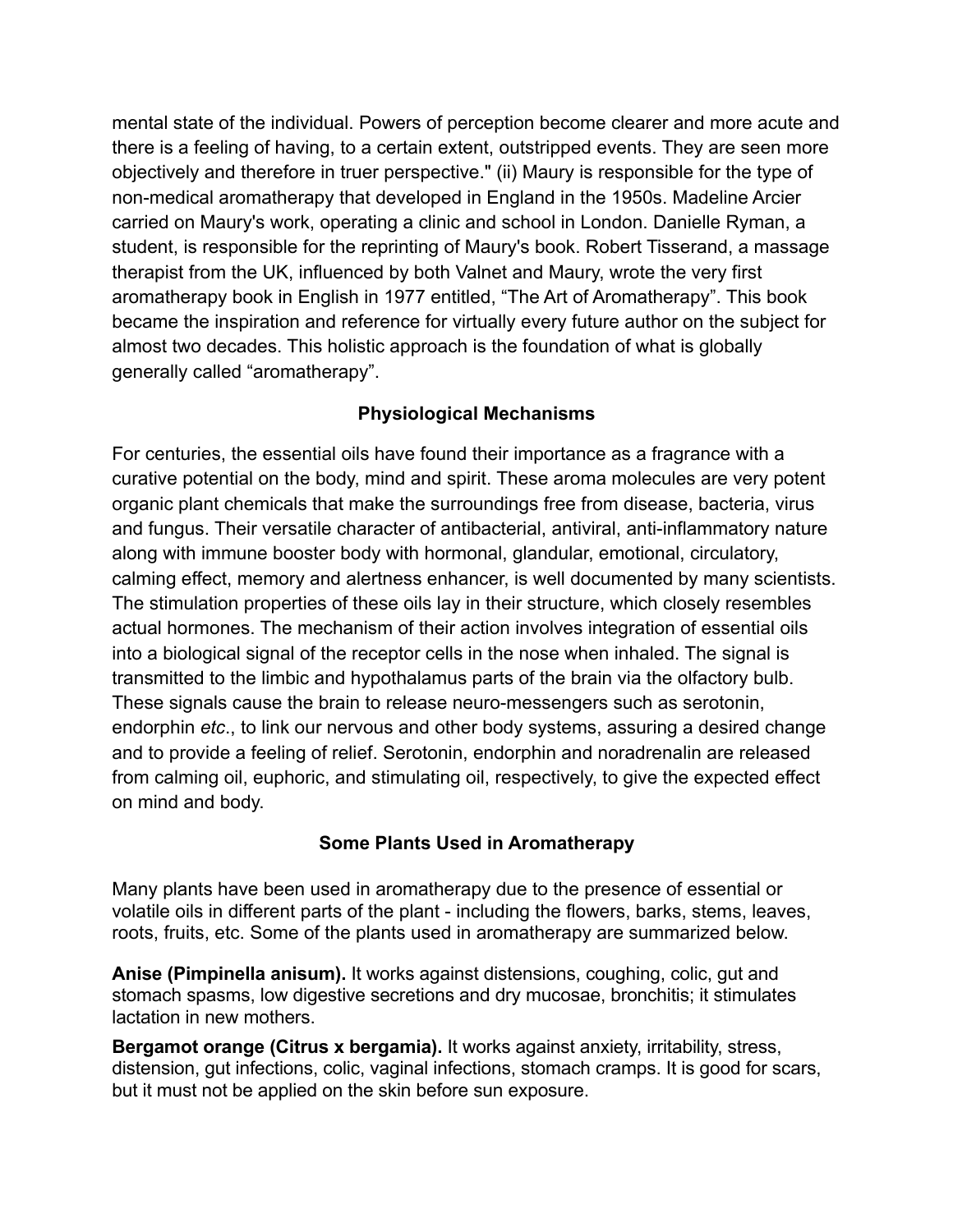**Fir.** It is effective against bronchitis, tracheitis, laryngitis, sinusitis, general weakness, rheumatism.

**Basil (Ocimum basilicum)** treats anxiety, depression, irritability, nausea, stomach cramps, insect bites, lactation problems, pharyngitis, laryngitis, asthma, colds, colitis, parasites, migraines. Basil is a refresher and stimulant, intensifying sweating, lowering fever, and stimulating secretions. Pregnant women should avoid it.

**Thyme (Thymus vulgaris)** treats respiratory infections, coughing, colds, rheumatism, sole mycosis, lymph stasis, colitis and colitis, chronic cholecystitis. It is a powerful bactericide, and stimulates secretions. Pregnant women should avoid it.

**Coriander (Coriandrum sativum)** treats irritability, depression, respiratory infections, distension, constipations, stomach aches, intestinal parasites, meteorism. It is a powerful bactericide, expectorant, sedative, and digestion stimulator. It is not indicated in case of hypertension.

**Eucalyptus (Eucalyptus globulus)** treats respiratory infections, colds, sinusitis, headaches, neuralgia, ulcer, gut parasites, fever, urinary infections, cystitis, herpes, muscle pains, nephritis, hypoglycemia. It is a powerful bactericide, expectorant, analgesic, diuresis stimulator. It irritates the mucosae, that's why small doses must be used.

**Clove (Eugenia caryophyllata)** helps birth preparation. It is effective in distension, wounds, low libido, dyspepsia, diarrhea, tooth pain. It is a powerful disinfectant and scaring agent, raising at the same time the mood.

**Pot marigold (Calendula officinalis)** works against stomatitis, gingivitis, candidiasis, wounds, bleeding, infected plagues, eczema, acne, frozen bites, ulcer, colitis, respiratory infections.

**Geranium (Pelargonium odorantissimum)** is a refresher, mood enhancer and antiseptic. It fights anxiety, depression, nervous affections, stress, skin issues, it lowers blood's sugar and favors scaring in case of diabetes.

**Jasmine (Jasminum grandiflorum)** is a good sedative, refresher, aphrodisiac, and antifever agent. It works in respiratory infections, irritability, uterine contractions, menstrual pains, low libido, coughing.

**Juniper** is a powerful disinfectant of the urinary, digestive and respiratory tracts. It treats kidney stone, cystitis, urethritis, dyspepsia, distension), acne, chronic eczema, anorexia.

**Lime (Citrus limonum)** boosts immunity, blood and lymph circulation, digestion, sebum secretion. It treats colds, constipations, acne, gout, liver and spleen affections, hypertension and anemia.

**Lavender (Lavandula officinalis)** combats lack of appetite, respiratory infections, distension, colds, digestive issues, neuralgia, irritability, insomnia, stress, headaches, shock states, chronic colitis, sores and infected eczema, asthma. It chases away insects.

**Marjoram (Origanum majoranum)** works against respiratory infections, hypertension, migraines, irritability, constipations, colic, menstrual pains, insomnia, uterine cramps, muscle fever, rheumatism, wounds. It is disinfectant and scaring agent. It decreases libido and it should be avoided by pregnant women.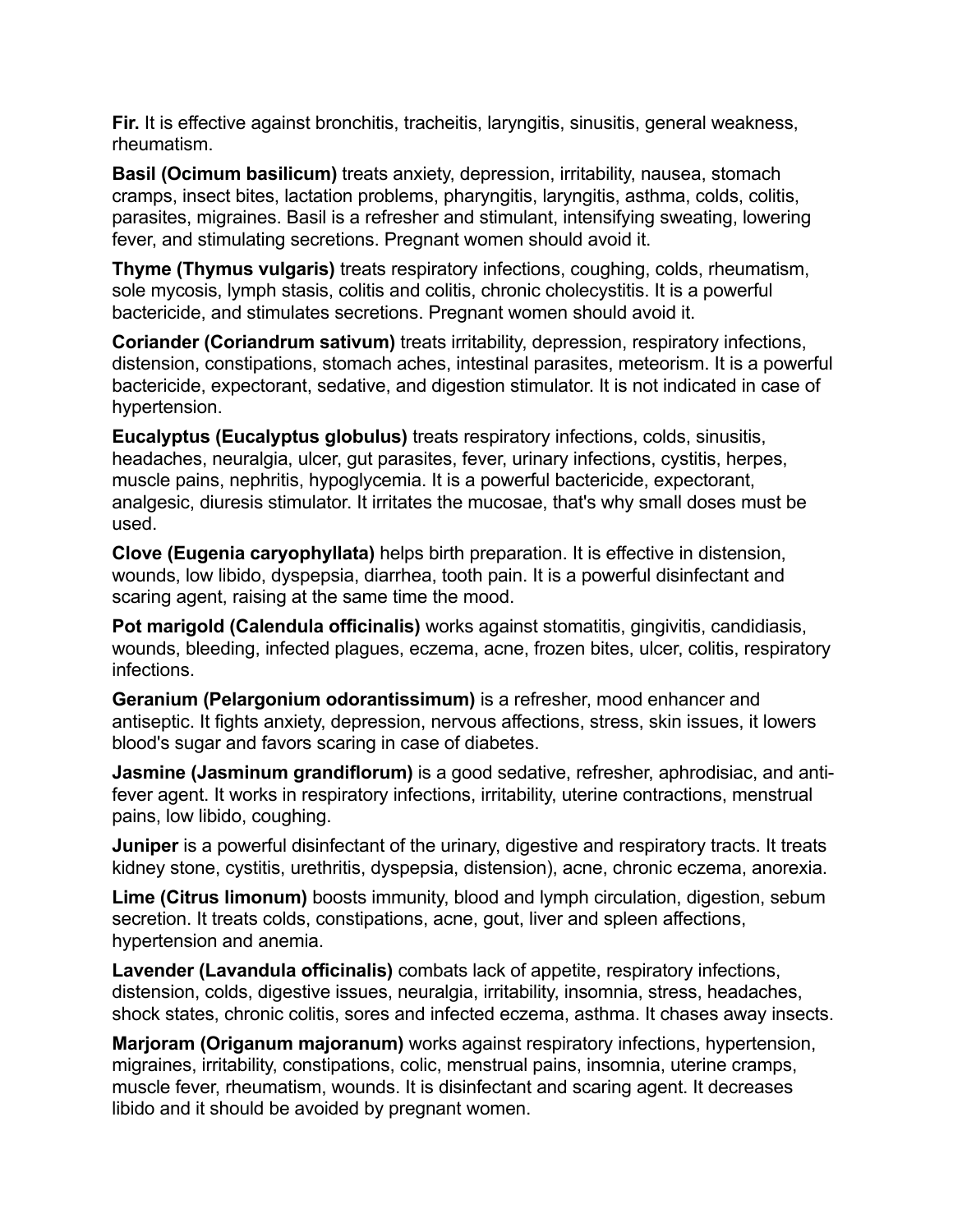**Mint (Menta piperita)** is effective against respiratory infections, colds, gastrointestinal infections, menstrual pains, diarrhea, nausea, migraines, sinusitis, asthenia, rheumatic pains, distension, vomits. It is disinfectant, stimulator, refresher, muscle relaxant, it decreases stomach acidity and it stimulates the liver and bladder. It irritates the mucosae, and should be taken in small amounts.

**Chamomile (Matricaria chamomilla)** fights abdominal colic, gastrointestinal infections, dysmenorrhea, infected sores and various skin affections.

**Orange (Citrus aurantium)** fights chronic diarrhea, flatulence, anxiety, depression, hysteria, panic attacks.

**Lemon balm (Melissa officinalis)** fights distension, irritability, gastric affections on nervous causes, menstrual pains, headaches, insomnia. It should not be applied on the skin before sun exposure.

**Rosemary (Rosmarinus officinalis)** is a refresher, antiseptic and circulation stimulator. It treats lack of appetite, low libido, physical tiredness, muscle fever, cramps, blood and liver conditions, depression, menopause issues. It must be avoided in case of hypertension.

**Sage (Salvia officinalis)** treats respiratory infections and colitis. Externally, 15-20 droplets can be poured in the bathtub, but the oil can also be employed in massage or aromatic candles.

**Sandalwood (Santalum album)** is a mood enhancer, aphrodisiac, antiseptic and expectorant. It fights depression, inflammation, coughing, skin disorders.

**St. John's wort (Hypericum perforatum)** treats stomatitis, gingivitis, candidiasis, gastritis, low bile, chronic colitis, constipations, benign tumors of the uterus and ovaries.

**Rose** is aphrodisiac, refresher, laxative; it stimulates blood circulation and balances hormones. It is recommended in affections of the blood vessels, uterus, ovaries, menstrual pain, irritability, dyspepsia, bile conditions, constipations, sterility.

**Ylang-ylang (Cananga odorata)** is an aphrodisiac, refresher, antiseptic and it decreases blood pressure. It is recommended in depression, low libido, tiredness, hypertension, wounds, irritability, and acne.

### **Usage**

There are many ways to use essential oils. The six most common are as follows:

### **Aromatherapy Diffusers**

Essential oil diffusers, or aromatherapy diffusers, offer a safe and easy way to fill a home or office with essential oils. Ultrasonic diffusers and nebulizers offer an efficient way to diffuse essential oils. Rather than heat, these diffusers use the vibration of water molecules to disperse essential oils into the air. Diffusers are used for home or office to create a fragrant smell with natural essential oils for any time the air is stagnant or indoor air quality is a concern.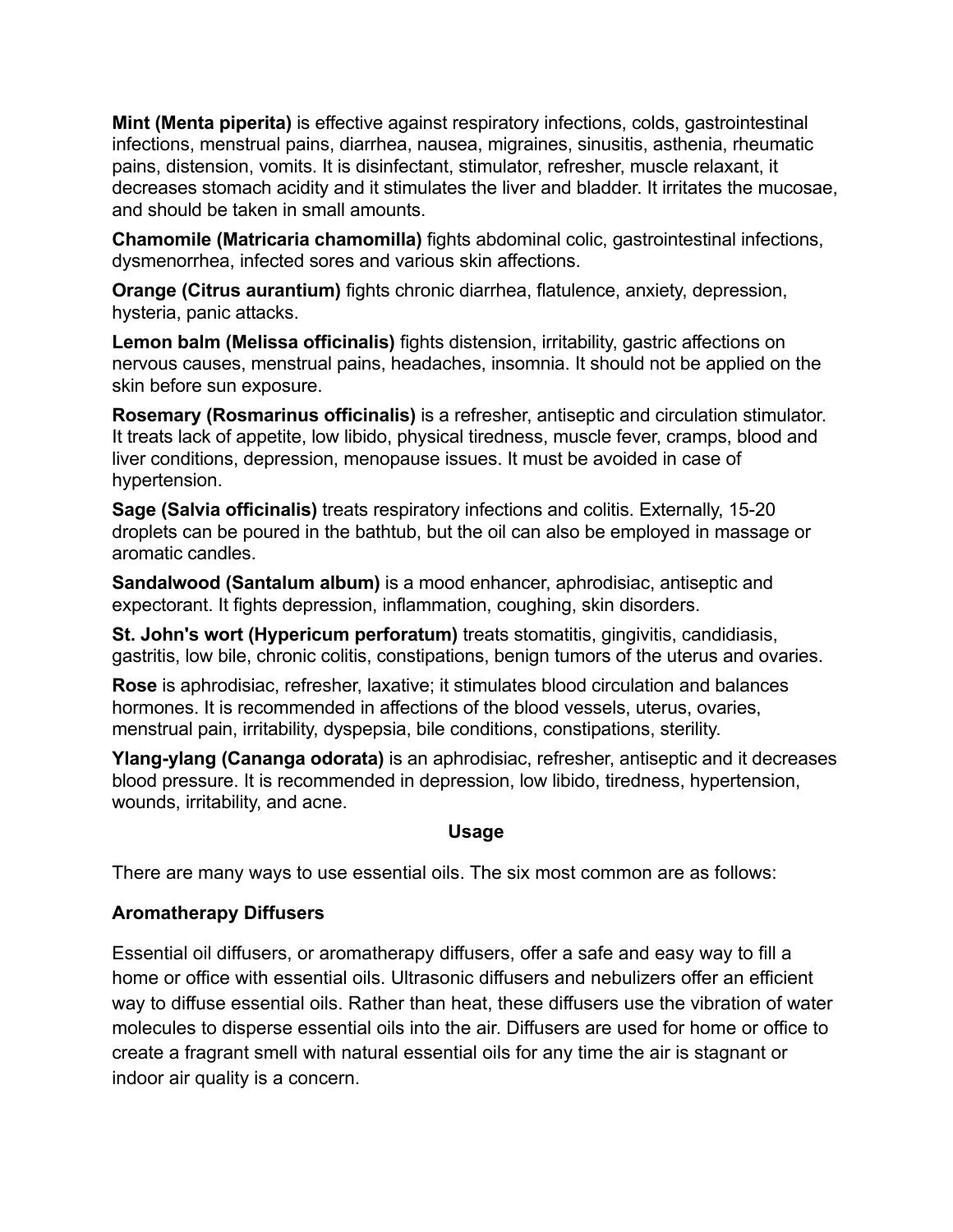## **Inhalations**

This application is simple and can be done just about anywhere. For direct inhalation, simply open a bottle of essential oil, place it below the nose and inhale deeply. For palm inhalation, add a drop or two of oil to the palms, cup the palms around the face and inhale deeply.

## **Massage**

Essential oils are many times more concentrated than the whole plant, which is why they are diluted before applying directly to the skin during massage. Dilutions are typically 2% - 10%. For adults, a 2.5% dilution is recommended for most purposes. For children under 12, 1% is generally safe. There are many great carrier oils from which to choose. Jojoba, marula, coconut, argan, and tamanu are all nourishing oils with a good shelf life. Rosehip and almond are also wonderful nourishing oils that require refrigeration to preserve.

The following formula may be used for dilution:

1% blend = 6 drops essential oil per oz. carrier oil

2% blend = 12 drops essential oil per oz. carrier oil 2.5% blend= 15 drops essential oil per oz. carrier oil

3% blend = 18 drops essential oil per oz. carrier oil

5% blend = 30 drops essential oil per oz. carrier oil

### **Facial steam**

Add 1 - 5 drops of essential oil to a pot of hot water. Cover head with a towel and allow steam to circulate inside the towel. This practice is excellent for opening sinuses, easing tension, and invigorating the skin. Eucalyptus and rosemary essential oils are great for facial steams.

# **Baths**

An aromatic bath is a luxurious way to relax, pamper the skin or feel better when unwell or tired. Always mix essential oils with a natural emulsifier such as milk; honey; oils like almond, sesame, or coconut; or sea salts before adding them to the bath. A generally safe dose is 5 - 10 drops of essential oils mixed with 1/2 - 1 cup of salt or emulsifier. Aromatic baths are excellent for supporting all systems of the body and creating a healthy and balanced state.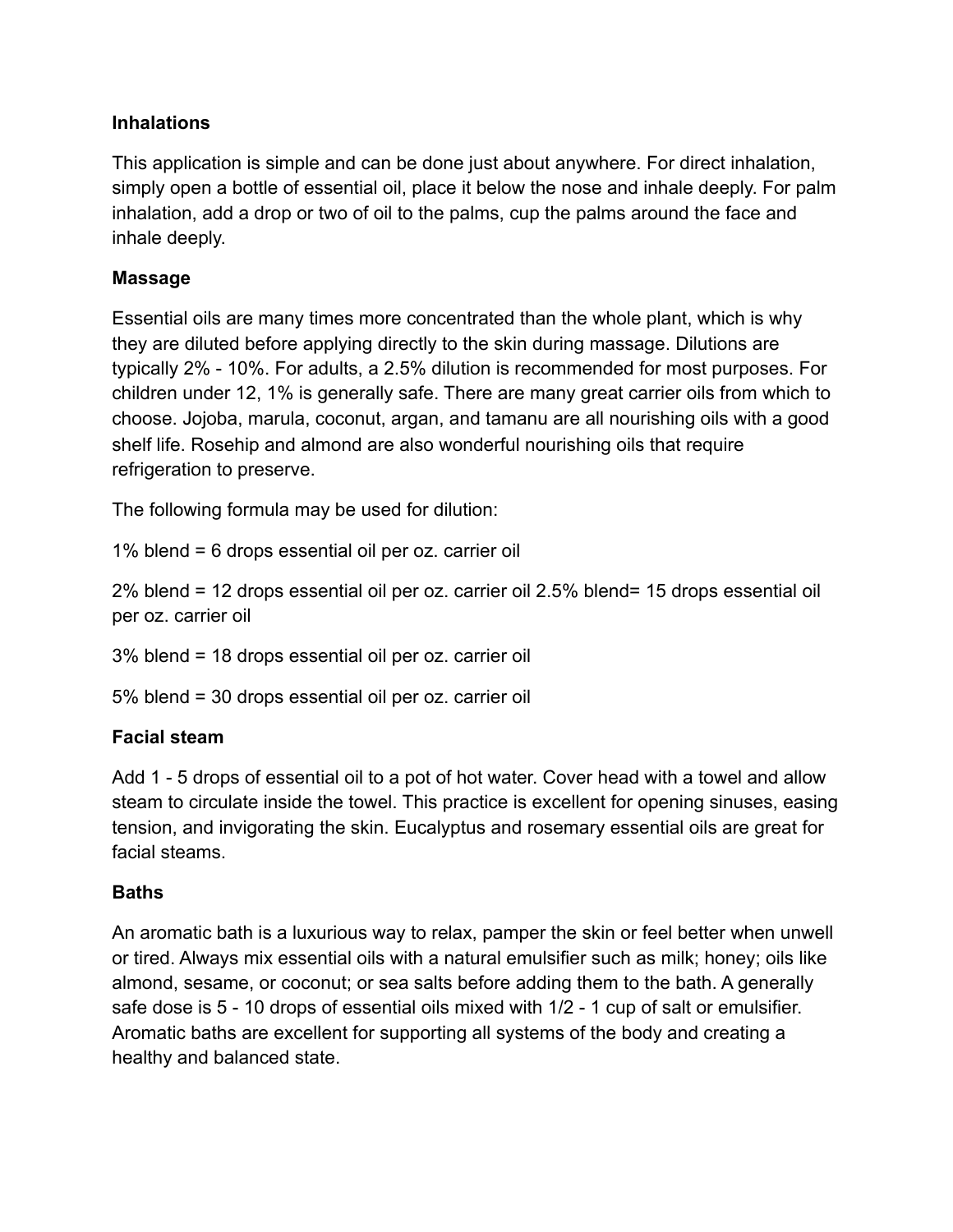**Caution: overuse of essential oils in the bath can cause irritation. Use only mild, non-irritating essential oils for bath, such as lavender, chamomile, and clary sage. Hydrosols can also be used instead of essential oils to create a safe and gentle aromatic bath.** 

## **Compresses**

Compresses are a great way to apply essential oils to bruises, wounds, aches and pains, or skin problems. Mix 10 drops of essential oil in 4 oz. hot water. Soak a clean cloth and wrap the area to be treated. Leave the compress on for 10-20 minutes. Reapply wrap if needed. Lavender, helichrysum, and tea tree essential oils are good to use in compresses.

# **Safety**

In general, when used properly, essential oils are quite safe and highly beneficial. However, because their uses are still relatively unknown, people can and do hurt themselves by using these highly concentrated botanical substances improperly.

- Do not use essential oils internally unless under the guidance of a practitioner.
- Do not apply directly to skin; dilute with carrier oil.
- Keep out of reach of children.
- Avoid contact with eyes and mucous membranes.
- Do not use citrus oils before exposure to UV light.
- Use only pure essential oils; avoid synthetic fragrances.
- Do not use essential oils on infants, children, pregnant women, the elderly, or those with serious health problems, without advanced medical study.
- Avoid prolonged exposure without ventilation.
- Store essential oils and carrier oils properly to avoid degradation and rancidity.

# **Aromatherapy Articles**

Alehe SeyyedRasooli, Feridoon Salehi, AsgharMohammadpoorasl, Sakineh Goljaryan,Z ahra Seyyedi, Brian Thomson. **Comparing the effects of aromatherapy massage and inhalation aromatherapy on anxiety and pain in burn patients: A single-blind randomized clinical trial.** Burns, Volume 42, Issue 8, 2016, pp. 1774-1780.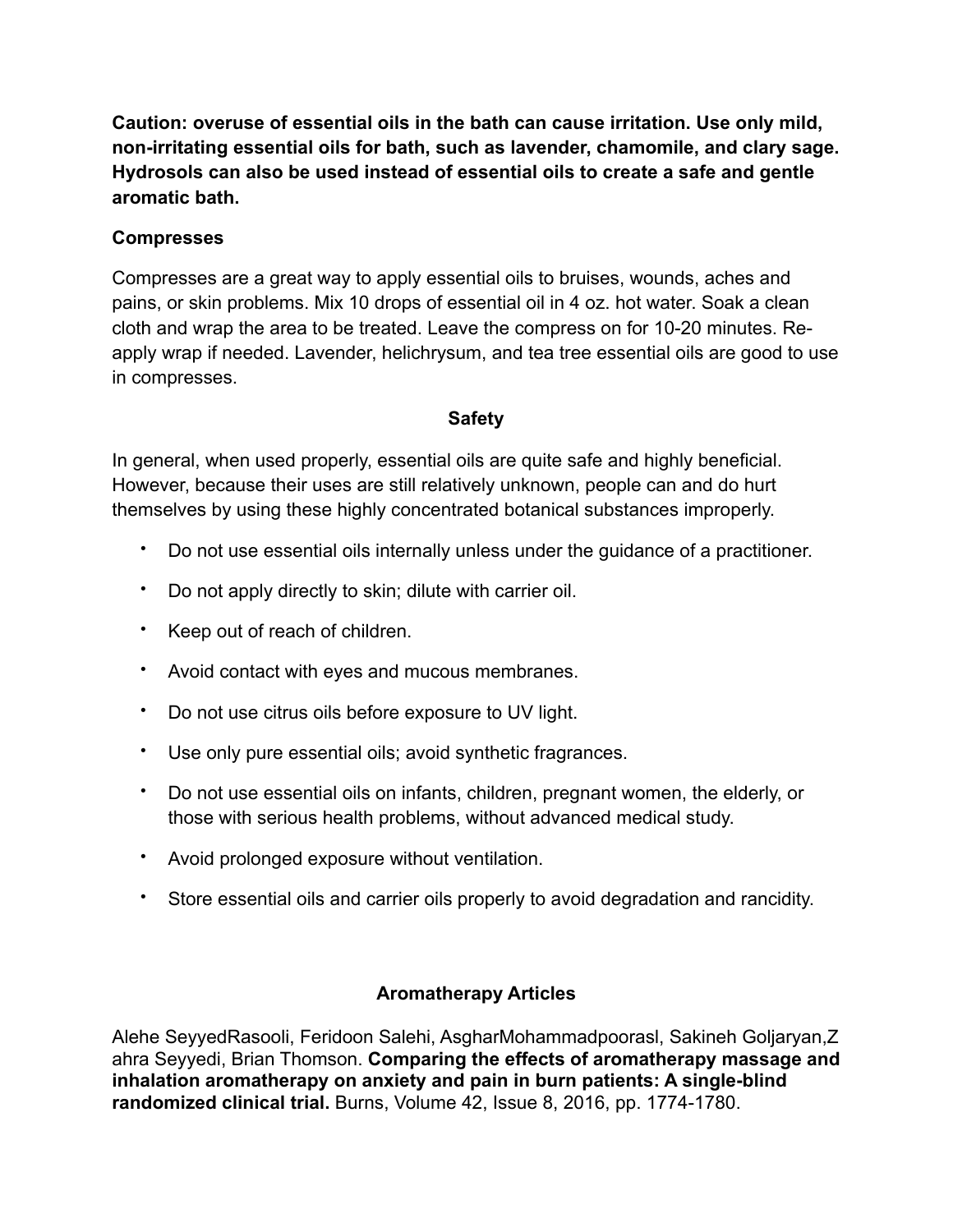<https://www.sciencedirect.com/science/article/pii/S0305417916301863>

Lola Franco, Thomas.,J.J. Blanck, Kimberly Dugan, Richard Kline, Geetha Shanmugam , Angela Galotti, Annelise von Bergen Granell, Michael Wajda **Both lavender fleur oil and unscented oil aromatherapy reduce preoperative anxiety in breast surgery patients: a randomized trial** 

Journal of Clinical Anesthesia, Volume 33, 2016, pp. 243-249 <https://www.sciencedirect.com/science/article/pii/S0952818016300344>

Marilú Roxana Soto-Vásquez, Paúl Alan Arkin Alvarado-García. **Aromatherapy with two essential oils from Satureja genre and mindfulness meditation to reduce anxiety in humans.** Journal of Traditional and Complementary Medicine, Volume 7, Issue 1, 2017, pp. 121-125.

<http://www.sciencedirect.com/science/article/pii/S2225411016300438>

Jayant Shankar Raut, Sankunny Mohan Karuppayil. **A status review on the medicinal properties of essential oils.** Industrial Crops and Products, Volume 62, 2014, pp. 250-264.

<http://www.sciencedirect.com/science/article/pii/S0926669014005196>

Myeong Soo Lee, Jiae Choi, Paul Posadzki, Edzard Ernst. **Aromatherapy for health care: An overview of systematic reviews.** Maturitas, Volume 71, Issue 3, 2012, pp. 257-260.

<https://www.sciencedirect.com/science/article/pii/S0378512212000060>

Ya-Ting Lee. **A study of the effect of lavender floral-water eye-mask aromatherapy on the autonomous nervous system.** European Journal of Integrative Medicine, Volume 8, Issue 5, 2016, pp. 781-788.

<http://www.sciencedirect.com/science/article/pii/S1876382016300828>

Babar Ali, Naser Ali Al-Wabel, Saiba Shams, AftabAhamad, Shah Alam Khan, Firoz Anwar

**Essential oils used in aromatherapy: A systemic review.** Asian Pacific Journal of Tropical Biomedicine, Volume 5, Issue 8, 2015, pp. 601-611.

[https://ac.els-cdn.com/S2221169115001033/1-s2.0-S2221169115001033-main.pdf?](https://ac.els-cdn.com/S2221169115001033/1-s2.0-S2221169115001033-main.pdf?_tid=a41386de-c598-11e7-90cd-00000aacb35f&acdnat=1510264683_007f08dc57425255dd899ef3a394b6a7) [\\_tid=a41386de-](https://ac.els-cdn.com/S2221169115001033/1-s2.0-S2221169115001033-main.pdf?_tid=a41386de-c598-11e7-90cd-00000aacb35f&acdnat=1510264683_007f08dc57425255dd899ef3a394b6a7)

[c598-11e7-90cd-00000aacb35f&acdnat=1510264683\\_007f08dc57425255dd899ef3a39](https://ac.els-cdn.com/S2221169115001033/1-s2.0-S2221169115001033-main.pdf?_tid=a41386de-c598-11e7-90cd-00000aacb35f&acdnat=1510264683_007f08dc57425255dd899ef3a394b6a7) [4b6a7](https://ac.els-cdn.com/S2221169115001033/1-s2.0-S2221169115001033-main.pdf?_tid=a41386de-c598-11e7-90cd-00000aacb35f&acdnat=1510264683_007f08dc57425255dd899ef3a394b6a7)

Tugba Karaman, Serkan Karaman, Serkan Dogru, Hakan Tapar, Aynur Sahin, Mustafa Suren, Semih Arici, Ziya Kaya. **Evaluating the efficacy of lavender aromatherapy on peripheral venous cannulation pain and anxiety: A prospective, randomized study.** Complementary Therapies in Clinical Practice, Volume 23, 2016, pp. 64-68. <https://www.sciencedirect.com/science/article/pii/S1744388116300159>